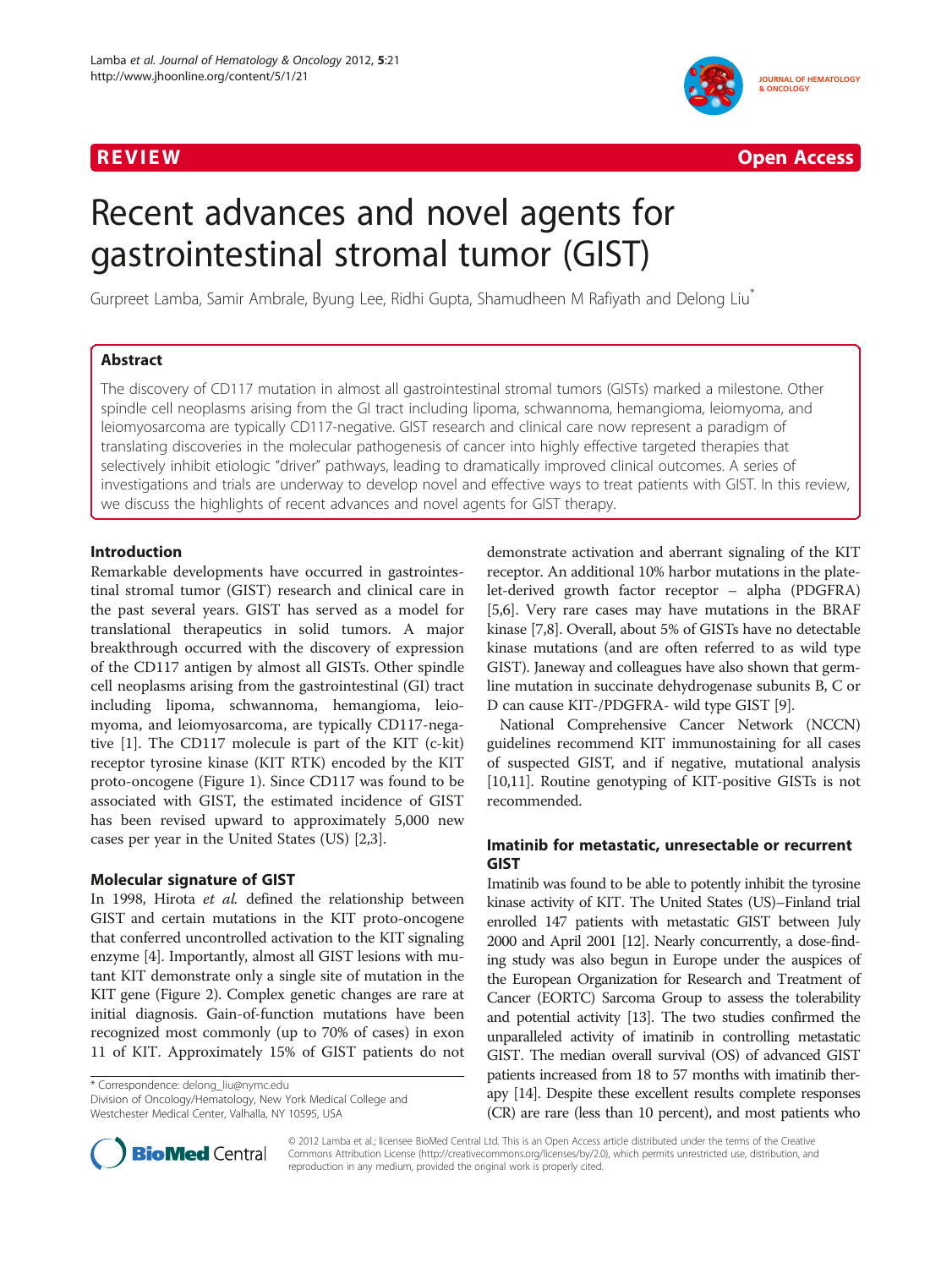<span id="page-1-0"></span>

initially respond ultimately acquire resistance via additional mutations in KIT. The median time to progression is roughly two to three years [\[12,15](#page-6-0)-[17\]](#page-6-0), although it is longer in some series [\[18\]](#page-6-0). Factors influencing the duration of disease control are still not well understood [[17\]](#page-6-0).

Correlative studies have reported differences in the activity of imatinib based on the genotype of the GIST lesion. The mutations in KIT and PDGFRA correlate with clinical response [[19-22](#page-6-0)]. In a report of 127 patients with GISTs receiving imatinib, activating mutations in KIT and PDGFRA were found in 88 and 4.7 per cent, respectively [\[19\]](#page-6-0). All of the KIT mutant isoforms were associated with a response, however only a subset of PDGFRA mutants were imatinibsensitive. Among patients with KIT mutations, those with an exon 11 mutation had a significantly greater response rate compared to patients with an exon 9 mutation or no detectable mutation in KIT or PDGFRA (84 versus 48 and 0 per cent, respectively). Exon 11 mutation patients also exhibited a longer time to treatment failure. A US Intergroup trial subsequently confirmed these results. This trial enrolled 324 patients and compared the two doses of imatinib [\[22\]](#page-6-0). Patients whose tumors who had an exon 11 mutant isoform were more likely to have an objective response to imatinib than those with an exon 9 isoform or those who had no mutations (72 versus 44 and 45 per cent, respectively). Patients with an exon 11 mutation also had a significantly longer time to disease progression (25 versus 17 and 13 months, respectively) and OS (median 60 versus 38 and 49 months, respectively). This also translated into more durable disease control over time with continuous dosing of imatinib. The results of this trial as well as subset analysis from the randomized EORTC dose–response trial suggest that high dose imatinib may preferentially benefit patients with an exon 9 mutation [\[22,23](#page-6-0)]. In the EORTC trial, GISTs of 58 patients expressed an exon 9 mutant KIT protein. An initial daily imatinib dose of 800 mg resulted in a significantly superior progression-free survival (hazard ratio for

progression 0.39) compared to 400 mg/day. In contrast, the time to progression was not affected by the initial dose in patients with an exon 11 mutation or wild-type KIT. No corresponding differences in overall survival between low-dose and high-dose initial therapy in patients with exon 9 mutations was seen. Similar conclusions were also reached in a meta-analysis that included patients treated on the EORTC and the US Intergroup trial [[24\]](#page-6-0). Imatinib-sensitive PDGFRA mutations explain responses in certain GIST patients with wild-type KIT [\[19](#page-6-0)]. Thus, GIST lesion genotype is an important predictive tool and correlates with clinical efficacy of imatinib as a first-line therapy. In one large series of 289 GISTs with PDGFRA mutations, 181 (63 percent) had the imatinib-resistant substitution D842V. Because of the variability in response, patients with advanced GISTs should not be denied a trial of imatinib if they are KIT-negative. NCCN guidelines recommend initiating therapy for unresectable or metastatic disease with imatinib 400 mg daily [[11\]](#page-6-0). However, if molecular diagnosis is available and the patient is exon 9 positive, they support the use of imatinib at 800 mg daily. In contrast, European Society for Medical Oncology recommends mutation testing for all patients and starting imatinib at 800 mg daily for exon 9 mutants [\[25\]](#page-6-0).

Tyrosine kinase inhibitor (TKI) therapy does not appear to cure patients with metastatic GIST. Rapid disease progression was seen within months after the imatinib is stopped [[26,27\]](#page-6-0), this is considered a lifelong therapy. A French trial randomly assigned patients with advanced GIST and no disease progression after one year of imatinib to continuous treatment or interruption until disease progression [[26\]](#page-6-0). The study was stopped prematurely after only 58 patients had been randomized when it became clear that the risk of progression was significantly higher if therapy was interrupted, even in completely responding patients.

At the 2011 annual meeting of American Society of Clinical Oncology (ASCO), A Le Cesne et reported the effect of interruption of imatinib therapy in patients with

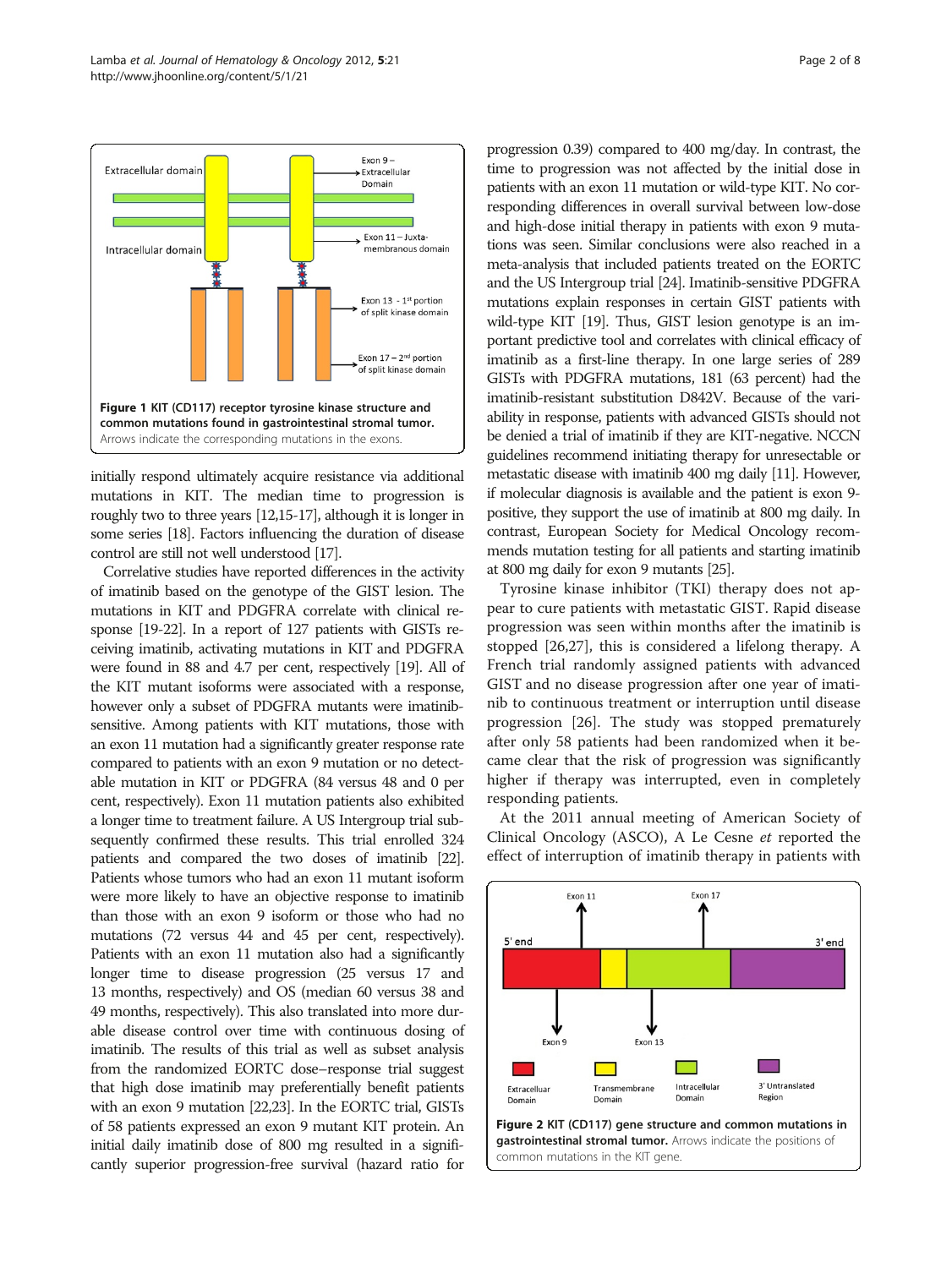GIST enrolled on the BFR 14 trial [[28](#page-6-0)]. GIST patients were randomly assigned to either interrupt or continue therapy with imatinib after 1, 3, and 5 yrs. Progression free survival was significantly lower in the patients that interrupted therapy as compared to the patients who continued therapy. Imatinib re-introduction allowed tumor control in 94% patients with interrupted treatment. There was no significant difference in time to secondary resistance or OS between both arms. At the same meeting, Domont et al. reported the influence of imatinib interruption and re-introduction on tumor burden in patients with GIST on the BFR 14 trial [[29](#page-6-0)]. They found that imatinib interruption in responding patients with advanced GIST results in tumor progression even in patients who were in complete remission at randomization. Among patients with imatinib interruption 49% experienced progressive disease while 51% had new lesions with concomitant progression of known lesions. Thus, continuous therapy until disease progression (or lifelong if disease does not progress) is currently standard of care. These clinical data support the hypothesis that continuous and chronic exposure to imatinib is necessary to maintain control over a population of GIST cells that may remain quiescent in the long term as long as aberrant KIT signaling is inhibited. Future studies are required to assess whether periodic pulse therapy might suppress emergence of multidrug-resistant GIST clones.

# TKIs for imatinib-resistant GIST

Primary resistance was seen in 12 percent of 934 patients in the randomized European trial exploring two different doses of imatinib and was more likely in patients with lung but not liver metastases (41 percent) [\[16\]](#page-6-0). Alternatively, clonal evolution of resistant GIST may be detected after a durable objective response and disease control. Several mechanisms of resistance to imatinib in GIST have been explained [\[30,31](#page-6-0)]. Pharmacokinetic variability may also contribute to acquired drug resistance [\[32\]](#page-6-0). Limited clonal progression appears as the first sign of resistance to imatinib

[[31,33,34\]](#page-6-0). The mechanism of resistance to imatinib most commonly observed is the emergence of new secondary mutations [\[30,31](#page-6-0)]. Another likely mechanism is that preexisting double-mutant tumor cells slowly grow out under the influence of chronic imatinib selection pressure, similar to the antibiotic-resistant strains of bacterial pathogens. Dose escalation of imatinib can also be considered in resistant patients started on imatinib 400 mg daily. The efficacy of this approach was shown in follow-up reports from both the American and European randomized dose-finding studies [\[14,35](#page-6-0)].

Sunitinib is an anti-angiogenesis agent by virtue of targeting multiple tyrosine kinases, including the vascular endothelial growth factor receptors (VEGFR) in addition to PDGFR [[22,36](#page-6-0)-[38](#page-6-0)]. An international phase III trial of sunitinib versus placebo in 312 patients with refractory disease definitively established the role of sunitinib in this setting [[38\]](#page-6-0) (Table 1). Patients demonstrating progression while on placebo crossed over to the active treatment arm. Despite a low objective response rate in the sunitinib group (7 percent partial response), median time to tumor progression, the primary endpoint, was fourfold longer as compared to the placebo group (27 versus 6 weeks). Despite the crossover, survival was also significantly better with initial sunitinib. Based on these data, this agent was approved for treatment of GIST following failure of imatinib in January 2006.

Clinical benefit (partial response or stable disease for longer than six months) was significantly higher for those with a primary KIT exon 9 (58 percent) or wildtype KIT/PDGFRA mutation (56 percent) than for those with a KIT exon 11 mutation (34 percent). The same pattern was seen for progression-free survival (PFS) and OS. Following progression on imatinib, patients with KIT exon 9 mutation or a PDGFRA mutation had a median time to progression of 19 months, while for those with exon 11 mutations, it was only 5 months. There was also a correlation between secondary mutations and response to sunitinib. Both progression-free and overall

Table 1 TKIs for imatinib-resistant GIST

| <b>Study Drug</b> | <b>Disease</b>                    | <b>Clinical Trial</b> | Number of<br>patients | <b>Results</b>                | <b>Status</b>                        | Reference |
|-------------------|-----------------------------------|-----------------------|-----------------------|-------------------------------|--------------------------------------|-----------|
| Sunitinib         | Imatinib-resistant                | Phase 3               | 312                   | TTP 27 weeks                  | FDA Approved. On<br>NCCN quidelines. | $[38]$    |
| Sorafenib         | Imatinib- and Sunitinib resistant | Phase 2               | 38                    | ORR 68%                       | On NCCN quidelines.                  | $[39]$    |
| Nilotinib         | Imatinib- and Sunitinib resistant | Phase 3<br>ENEST q3)  | 248                   | No difference in<br>PFS or OS | Further trials                       | $[40]$    |
| Sorafenib         | Imatinib- and Sunitinib resistant | Phase 2               | 41                    | ORR 37.6%                     | On NCCN<br>quidelines.               | $[41]$    |
| Dasatinib         | Imatinib- and Sunitinib resistant | Phase 1               | 47                    | PR - 32%                      | Further<br>trials                    | $[42]$    |

Abbreviations: TTP time to progression; ORR overall response rate; PR partial response.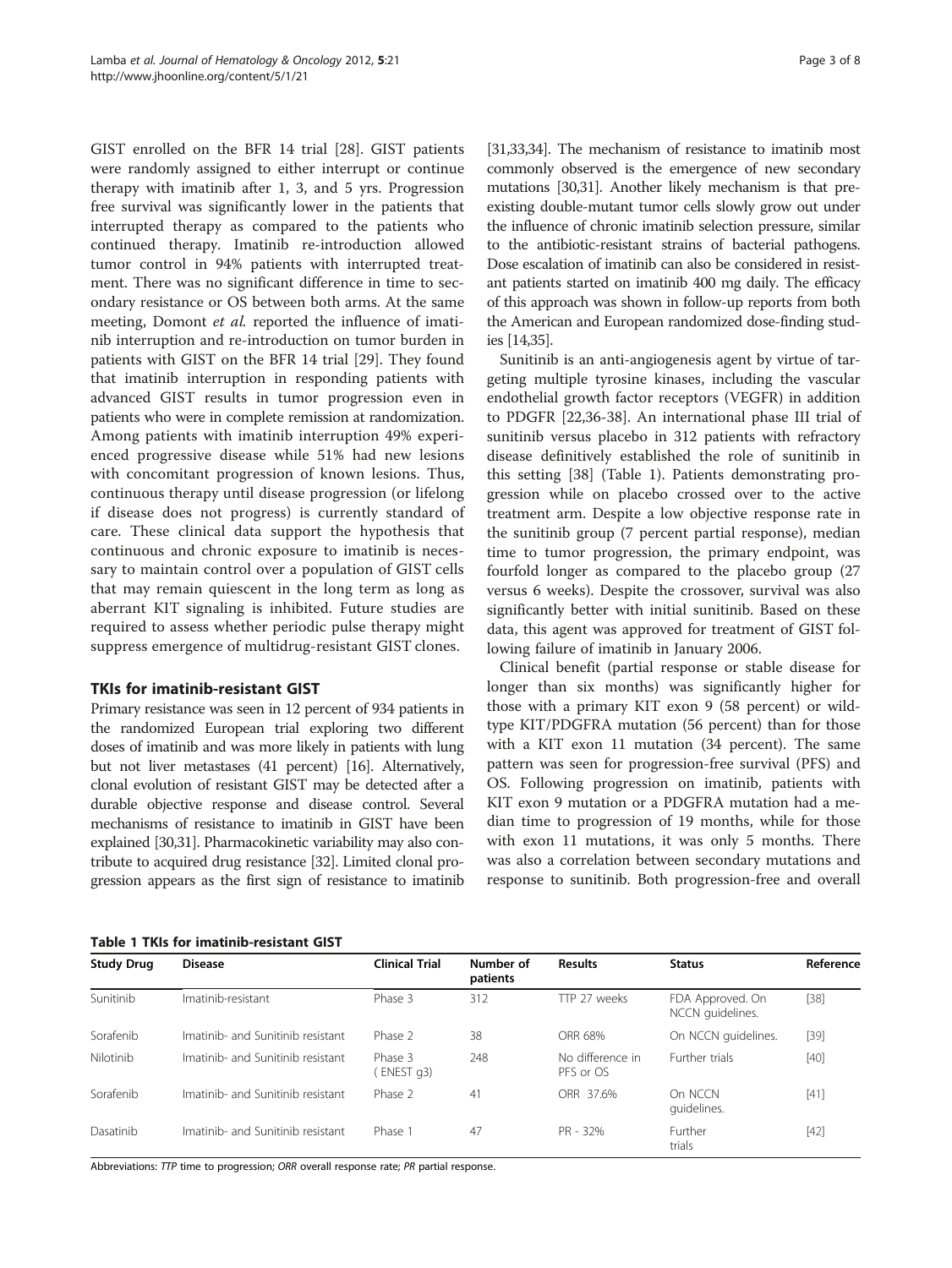survival were significantly longer for patients with secondary KIT exon 13 or 14 mutations than for those with exon 17 or 18 mutations (7.8 versus 2.3 months). Resistance to sunitinib shares similar pathogenetic mechanisms to those identified in imatinib failure, with acquisition of secondary mutations after an extended initial response [[43\]](#page-7-0).

Limited data are available on the efficacy of sorafenib and other TKIs (i.e., dasatinib, motesanib, nilotinib) in refractory GIST or after resistance to imatinib and/or sunitinib [\[44](#page-7-0)-[49\]](#page-7-0). The efficacy of sorafenib was addressed in a multicenter phase II trial involving patients with refractory GIST [\[50](#page-7-0)]. In a report presented at the 2011 ASCO GI Cancers symposium, the disease control rate was 68 percent, and median PFS was 5.2 months. The most common grade 3 toxicities were hand-foot syndrome and hypertension. Kindler and co-workers reported the final results at the 2011 ASCO Annual Meeting [\[39](#page-6-0)]. Thirty eight patients were enrolled with baseline mutations in exon 11 (65%), exon 9 (15%), PDGFRA (4%). They reported partial responses in 13% and stable disease in 55%. The median PFS was 5.2 months and OS was 11.6 months. Grade 3 and 4 toxicities included hand-foot syndrome (45%), hypertension (21%), diarrhea (8%), hypophosphatemia (8%), GI bleed (5%), thrombosis (3%), GI perforation (3%) and intracranial hemorrhage (3%).

Korean GIST Study Group (KGSG) reported the results of a prospective, multicenter, phase II study evaluating the efficacy and safety of sorafenib in patients with advanced GISTs who failed previous standard TKI's [[41](#page-7-0)]. Thirty-one patients with pathologically proven metastatic or unresectable GISTs who failed both imatinib and sunitinib were accrued. Ten patients received nilotinib as a third line treatment. With sorafenib, 3 patients (10%) achieved a partial response and 17 patients (55%) had stable disease. The median PFS was 4.9 months and the disease control rate was 37.6% at 6 months. Patients with prior use of 3rd line nilotinib and primary genotypes other than mutations at KIT exon 11 showed significantly worse PFS.

Guidelines from the NCCN suggest sorafenib as an option for patients with imatinib and sunitinib-resistant GIST [[11\]](#page-6-0). Emerging results from in vitro studies suggest that the choice of salvage therapy in imatinib-refractory GISTs might depend, at least in part, on the specific mutation responsible for the acquisition of resistance [[51](#page-7-0)]. However, these data require validation before they can be applied to clinical practice.

Nilotinib was studied in a randomized phase 3 clinical trial (ENEST g3) [[40](#page-6-0)]. In this trial nilotinib was compared to a heterogeneous control arm in patients advanced/ metastatic GIST who had failed imatinib and sunitinib. The control arm included best supportive care with physician choice to continue or stop imatinib or sunitinib. It failed to show significant benefit for nilotinib.

Dasatinib is an oral tyrosine kinase inhibitor of KIT, PDGFR, ABL and SRC with a distinct binding affinity for KIT and PDGFR. Trent and associates reported a phase II trial to assess antitumor activity of dasatinib in patients with advanced GIST who were refractory to imatinib and sunitinib [\[42\]](#page-7-0). They reported a partial response (PR) rate of 32% (15/47) by Choi criteria and 21% patients (10/47) were progression-free after 6 months. Median PFS and OS were 2.0 months and 19 months with median PFS for wild type GIST patients of 8.4 months. Dasatinib has significant activity but did not meet the predefined 6 month PFS rate of 30%.

# Recent advances and meeting updates

Several clinical trials are already in progress using nextgeneration agents that target the KIT receptor via different mechanisms or that target the alternate pathways. We will now review the highlights on GIST from the 2011 American Society of Clinical Oncology (ASCO) meeting and the 2011 ASCO – Gastro-intestinal cancers symposium (Table 2).

#### New TKIs

Regorafenib is a novel oral multi-kinase inhibitor which has a broad spectrum of antitumor activity in preclinical

|  |  | <b>Table 2 New TKIs for GIST</b> |  |
|--|--|----------------------------------|--|
|--|--|----------------------------------|--|

| Study drug      | <b>Disease</b>                      | Dosage                                            | Clinical<br><b>Trial</b> | Number of<br>patients    | <b>Results</b>                                            | Reference |
|-----------------|-------------------------------------|---------------------------------------------------|--------------------------|--------------------------|-----------------------------------------------------------|-----------|
| Regorafenib     | Imatinib and<br>Sunitinib Resistant | 160 mg/day orally<br>day 1-21 of 28<br>day cycle. | Phase 2                  | 33                       | SD 86%                                                    | $[52]$    |
| Masitinib       | First line therapy                  | 7.5 mg/kg/day                                     | Phase 2                  | 30                       | PFS 41 m                                                  | $[53]$    |
| Crenolanib      | Selective for D842V<br>mutation     | $\overline{\phantom{a}}$                          | In vitro                 | $\overline{\phantom{a}}$ | Blocks the kinase<br>activity of PDGFRA<br>D842V mutants. | $[54]$    |
| PTK787/ZK222584 | Imatinib resistant                  | ,250 mg o.d                                       | Phase 2                  | 15                       | ORR 67%                                                   | $[44]$    |
| AMG 706         | Imatinib-resistant                  | 600 mg daily                                      | Phase 2                  | 138                      | ORR33%                                                    | $[48]$    |

Abbreviations:SD stable disease; PFS progression free survival; ORR overall response rate.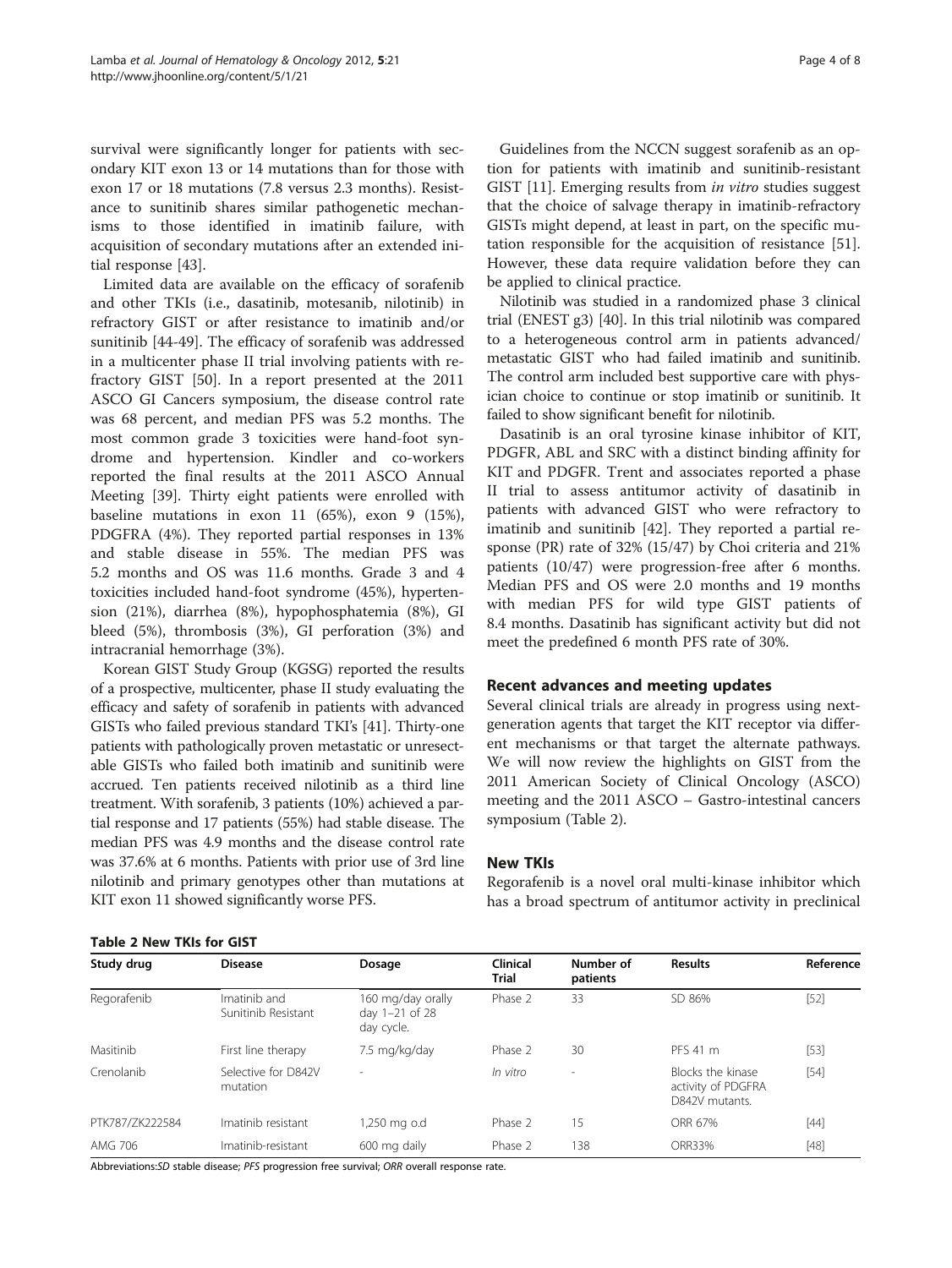and early phase trials. George et al. conducted a multicenter phase II trial of regorafenib in patients with advanced GIST after prior therapy with at least imatinib and sunitinib [\[52](#page-7-0)]. Thirty three patients received at least one dose of study drug. Most common grade 3 treatment related toxicities were hypertension, hand-foot skin reaction, and hypophosphatemia. There were two grade 4 events, one hyperuricemia and one thrombosis. Most eligible patients were without disease progression after 4 cycles of regorafenib. Benefit was seen in patients whose tumors had primary KIT exon 11 mutations, KIT exon 9 mutations or wild type kinase genotype. Thus, regorafenib demonstrated significant activity in patients with advanced GIST previously treated with imatinib and sunitinib. An international phase III trial is currently underway in patients with advanced GIST following treatment with at least imatinib and sunitinib.

Masitinib is a new tyrosine kinase inhibitor which has a greater activity and selectivity than imatinib. It is an oral inhibitor of both the KIT and PDGFRA receptors. It may have greater activity than imatinib against wild-type GIST and juxta-membrane KIT mutants. Blay et al. evaluated the safety and efficacy of masitinib as a first line therapy in patients with imatinib-naïve, inoperable, locally advanced or metastatic GIST [\[53,55\]](#page-7-0). They reported a PFS of 41 months. OS was 72% at the end of 4 years. Main toxicities were rash (10%), neutropenia (7%) and abdominal pain (7%). A phase 3 trial is currently underway and actively recruiting participants (ClinicalTrials.gov identifier: NCT00812240).

Crenolanib (formerly CP-868596) is an orally bioavailable, highly potent and selective PDGFR TKI for the D842V mutation encoded by exon 18. Currently approved TKIs have little to no in vitro activity against this mutation and are thus clinically ineffective. Phase I trials of Crenolanib have shown a favorable toxicity profile, and achievable serum concentrations as high as 2,000 nanomolar [\[56\]](#page-7-0). At the recommended phase II dosage (ie, 100 mg twice daily with food), the

Table 3 Novel agents for GIST

steady-state serum concentrations were more than 16 nanograms/milliliter. The half life was in the range of 12.3 to 18.5 hours. Heinrich and associates reported on the effect of crenolanib on phosphorylation of the imatinib-resistant D842V PDGFRA activating mutation [\[54\]](#page-7-0). Mutant PDGFRα isoforms were expressed by transient transfection of Chinese hamster ovary cells and these transfected cells were treated with various concentrations of crenolanib or imatinib. Crenolanib was effective in blocking the activity of single or compound PDGFRA D842V mutant kinases. In contrast, imatinib had no significant activity against these same mutant kinases. A phase II clinical study of crenolanib for treatment of GIST patients with primary or secondary PDGFRA D842V mutation is currently recruiting patients (Clinical-Trials.gov Identifier: NCT01243346).

Motesanib (AMG706) is an oral inhibitor of VEGF, PDGF, and Kit receptors. In a phase 2 multicenter study of AMG 706 in 102 advanced imatinib-resistant GISTs [[48\]](#page-7-0), the objective response rate was 3%. This included 59% patients who had stable disease. PET scans showed an objective response rate of 30% and per Choi criteria of 41%. The median PFS was 16 weeks. The most common motesanib treatment-related grade 3 adverse events were hypertension (23%), fatigue (9%), and diarrhea (5%).

PTK787/ZK222584 is another novel, oral selective inhibitor of receptor tyrosine kinases (KIT, PDGFRs, VEGFR-1 and VEGFR-2). In a phase 2 open label study on PTK787 in GISTs resistant to imatinib [\[44\]](#page-7-0), 13% patients achieved PR, 8 (53%) had SD for 3 months or longer. The clinical benefit rate  $(PR + SD)$  was 67%. The dose of 1,250 mg daily was generally well tolerated.

# Novel agents

#### mTOR inhibitors

Novel approaches to overcome resistance to TKIs in GIST include targeting multiple levels of the signal transduction cascade intracellularly by combining agents (Table 3). This

| <b>Study Drug</b>         | <b>Class of Drug</b>     | <b>Disease</b>                        | Dosage                                                                          | <b>Clinical Trial</b> | No. of<br>patients | Response                           | Reference |
|---------------------------|--------------------------|---------------------------------------|---------------------------------------------------------------------------------|-----------------------|--------------------|------------------------------------|-----------|
| Everolimus                | mTOR inhibitor           | TKI resistant                         | Everolimus 2.5 mg/day<br>with Imatinib                                          | Phase 1/2             | 58                 | PFS 29%                            | [57]      |
| Everolimus                | mTOR inhibitor           | Refractory GIST                       | 10 mg/day                                                                       | Phase 1/2             | 15                 | <b>ORR27%</b>                      | [59]      |
| Sirolimus                 | mTOR inhibitor           | TKI resistant with<br>PDGFRA-D842V.   | Sirolimus (2-3 mg/day)<br>with a TKI.                                           | Retrospective         | 3                  | Signs of<br>antitumor<br>activity. | [60]      |
| Ganetespib                | Hsp90 inhibitor          | Following failure of<br>prior therapy | 200 mg/m2 IV gweek for 3<br>wks of a 28 day cycle.                              | Phase 2               | 26                 | SD 52%                             | [61]      |
| Retaspimycin<br>(IPI 504) | Hsp90 inhibitor          | Following failure of<br>TKIs          | 400 mg/m2 weekly for 2<br>doses in 21-day cycles                                | Phase 3               | 47                 | Too toxic                          | $[62]$    |
| Perifosine                | Akt pathway<br>inhibitor | Imatinib-resistant                    | 2 doses of perifosine - 100 mg<br>daily or 900 mg gweekly<br>with daily imatnib | Phase 2               | 41                 | Minimal<br>activity                | [63]      |

Abbreviations: SD stable disease; PFS progression free survival; ORR overall response rate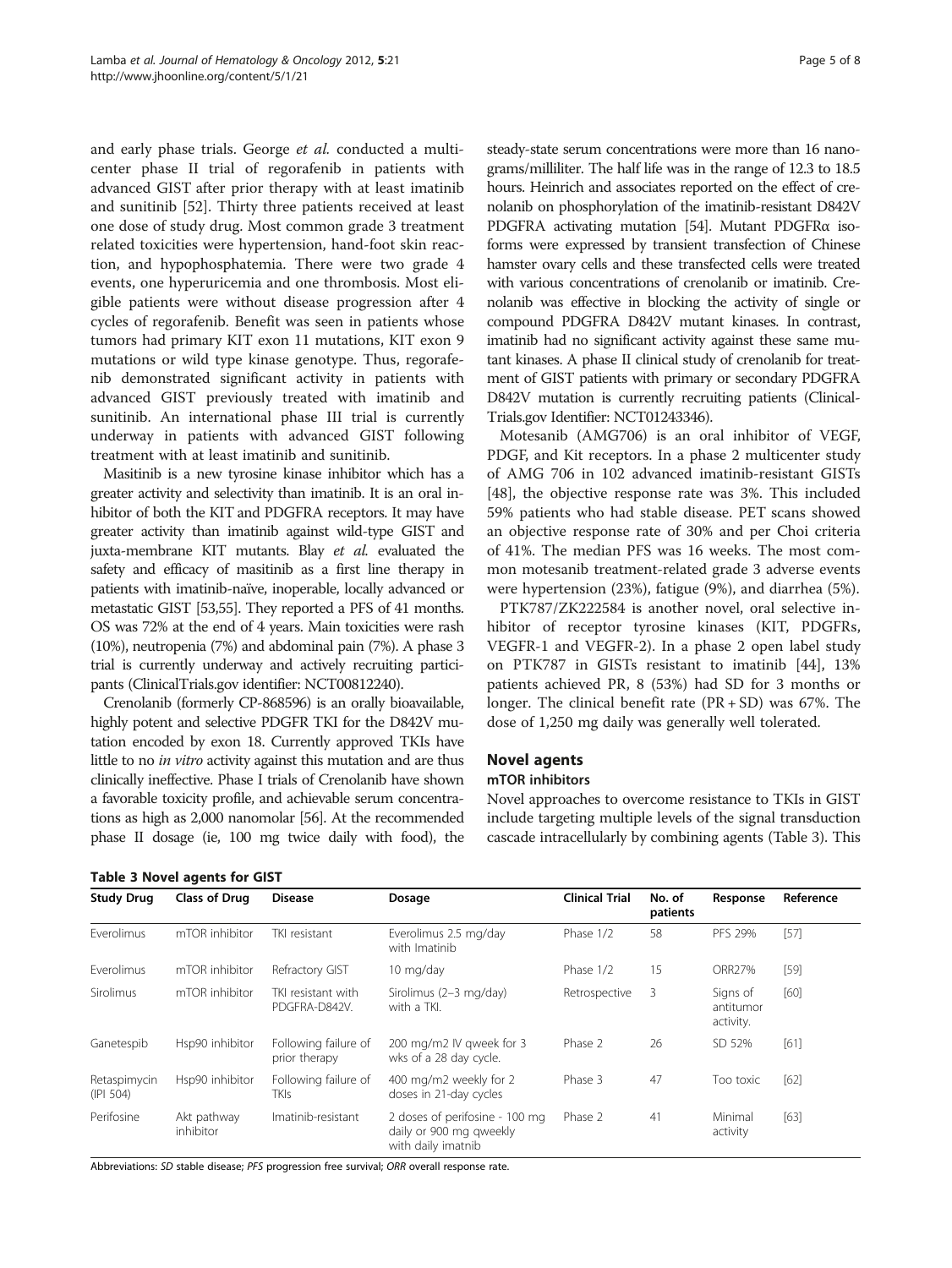<span id="page-5-0"></span>has been done by combining a kinase inhibitor such as imatinib with an mTOR inhibitor everolimus. [[57](#page-7-0)]. In this phase 1/2 trial Schoffski et al. reported stable disease in 36%, PR in 2% and stable disease (SD) in 43% patients who had progressed after imatinib and sunitinib/other tyrosine kinase inhibitor. All these patients were treated with imatinib 600 mg/day plus everolimus 2.5 mg/day. Another phase 1/2 trial showed SD in 8 out of 31 patients in the trial [\[58](#page-7-0)].

Another mTOR inhibitor, sirolimus, as a single agent has also been reported [\[59,60](#page-7-0)]. Richter and co-workers showed response efficacy (complete response, partial response or stable disease) in 27% refractory and heavily pre-treated patients [[59](#page-7-0)]. Piovesan and colleagues reported anti-tumor activity of sirolimus in combination with TKIs in 3 patients with PDGFRA-D842V metastatic GIST. Of these 3 patients, two were progressing on imatinib, while the third patient was treated with imatinib and sirolimus upfront [\[60\]](#page-7-0).

## Hsp90 inhibitor

Other strategies that are being explored include the inhibition of other pathways involving KIT or PDGFRA oncoproteins, such as the heat shock protein-90 (Hsp90) chaperon system. By inhibiting Hsp90, preclinical and early clinical studies have already documented antineoplastic effects on resistant GIST both in vitro and in patients with progressive disease [\[64,65](#page-7-0)].

Ganetespib (STA 9090) is a potent, synthetic inhibitor of Hsp90. It has an improved safety profile relative to 1st-generation Hsp90 inhibitors and has promising signals of antitumor activity in early clinical studies, including one patient with PDGFRA D842V mutant GIST. Demetri and co-workers [[61\]](#page-7-0) enrolled patients with advanced GIST who failed prior therapy to receive ganetespib (200 mg/m2) as a 1 hour IV infusion weekly for 3 weeks of a 28 day cycle. Toxicities reported in more than 20% patients were grade 1–2 and included diarrhea, fatigue, nausea, vomiting, increased alkaline phosphatase, headache, insomnia, and abdominal pain. Fifty two percent (12/23) evaluable patients had stable disease. However, analysis of client proteins in paired tumor biopsies (4 patients) did not show prolonged inhibition of activated KIT or its downstream pathways. The data suggest that once-weekly treatment schedule is not optimal for inhibition of KIT.

Retaspimycin hydrochloride (IPI504, a Hsp90 inhibitor) is another Hsp90 inhibitor [\[62](#page-7-0)]. A clinical study was terminated early due to a higher mortality rate in the IPI504 arm compared to the placebo arm. IPI504 was not well tolerated in this patient population. There was a higher rate of Grade 3 and 4 adverse events, including LFT abnormalities, in the IPI504 arm.

#### **Perifosine**

Other drugs that have been tried recently include perifosine [[63](#page-7-0)]. The addition of perifosine to imatinib showed minimal activity in imatinib-refractory GIST.

### Conclusion and future directions

In summary, it is clear that the deeper scientific understanding of GIST has led to the development of novel therapeutic tools such as imatinib and sunitinib to disable the malignant GIST cells. With improved technology and rational molecular targeting, this translation of science into applied therapeutics should continue to move forward at a very rapid pace. It is foreseeable that more agents with novel mechanisms of action and targeting different pathways will be studied for GIST therapy.

#### Competing interests

The authors have no conflicts of interests.

#### Acknowledgements

This study was partly supported by the NYMC Blood Diseases fund (DL).

#### Author's contributions

SA, RG, BL contributed to data preparation. GL and DL were involved in concept design, data collection, and manuscript preparation. All authors reviewed and assisted in revising the manuscript. All authors read and approved the final manuscript

#### Received: 15 March 2012 Accepted: 8 May 2012 Published: 8 May 2012

#### References

- Rubin BP, Fletcher JA, Fletcher CD: Molecular Insights into the Histogenesis and Pathogenesis of Gastrointestinal Stromal Tumors. Int J Surg Pathol 2000, 8(1):5–10.
- 2. Fletcher CD, Berman JJ, Corless C, Gorstein F, Lasota J, Longley BJ, Miettinen M, O'Leary TJ, Remotti H, Rubin BP, et al: Diagnosis of gastrointestinal stromal tumors: a consensus approach. Hum Pathol 2002, 33(5):459–465.
- 3. Miettinen M, El-Rifai W, L HLS, Lasota J: Evaluation of malignancy and prognosis of gastrointestinal stromal tumors: a review. Hum Pathol 2002, 33(5):478–483.
- 4. Hirota S, Isozaki K, Moriyama Y, Hashimoto K, Nishida T, Ishiguro S, Kawano K, Hanada M, Kurata A, Takeda M, et al: Gain-of-function mutations of c-kit in human gastrointestinal stromal tumors. Science 1998, 279(5350):577–580.
- 5. Heinrich MC, Corless CL, Duensing A, McGreevey L, Chen CJ, Joseph N, Singer S, Griffith DJ, Haley A, Town A, et al: PDGFRA activating mutations in gastrointestinal stromal tumors. Science 2003, 299(5607):708-710.
- Hirota S, Ohashi A, Nishida T, Isozaki K, Kinoshita K, Shinomura Y, Kitamura Y: Gain-of-function mutations of platelet-derived growth factor receptor alpha gene in gastrointestinal stromal tumors. Gastroenterology 2003, 125 (3):660–667.
- 7. Hostein I, Faur N, Primois C, Boury F, Denard J, Emile JF, Bringuier PP, Scoazec JY, Coindre JM: BRAF mutation status in gastrointestinal stromal tumors. Am J Clin Pathol 2010, 133(1):141–148.
- Agaimy A, Terracciano LM, Dirnhofer S, Tornillo L, Foerster A, Hartmann A, Bihl MP: V600E BRAF mutations are alternative early molecular events in a subset of KIT/PDGFRA wild-type gastrointestinal stromal tumours. J Clin Pathol 2009, 62(7):613-616.
- 9. Janeway KA, Kim SY, Lodish M, Nose V, Rustin P, Gaal J, Dahia PL, Liegl B, Ball ER, Raygada M, et al: Defects in succinate dehydrogenase in gastrointestinal stromal tumors lacking KIT and PDGFRA mutations. Proc Natl Acad Sci U S A 2011, 108(1):314–318.
- 10. Demetri GD, von Mehren M, Antonescu CR, DeMatteo RP, Ganjoo KN, Maki RG, Pisters PW, Raut CP, Riedel RF, Schuetze S, et al: NCCN Task Force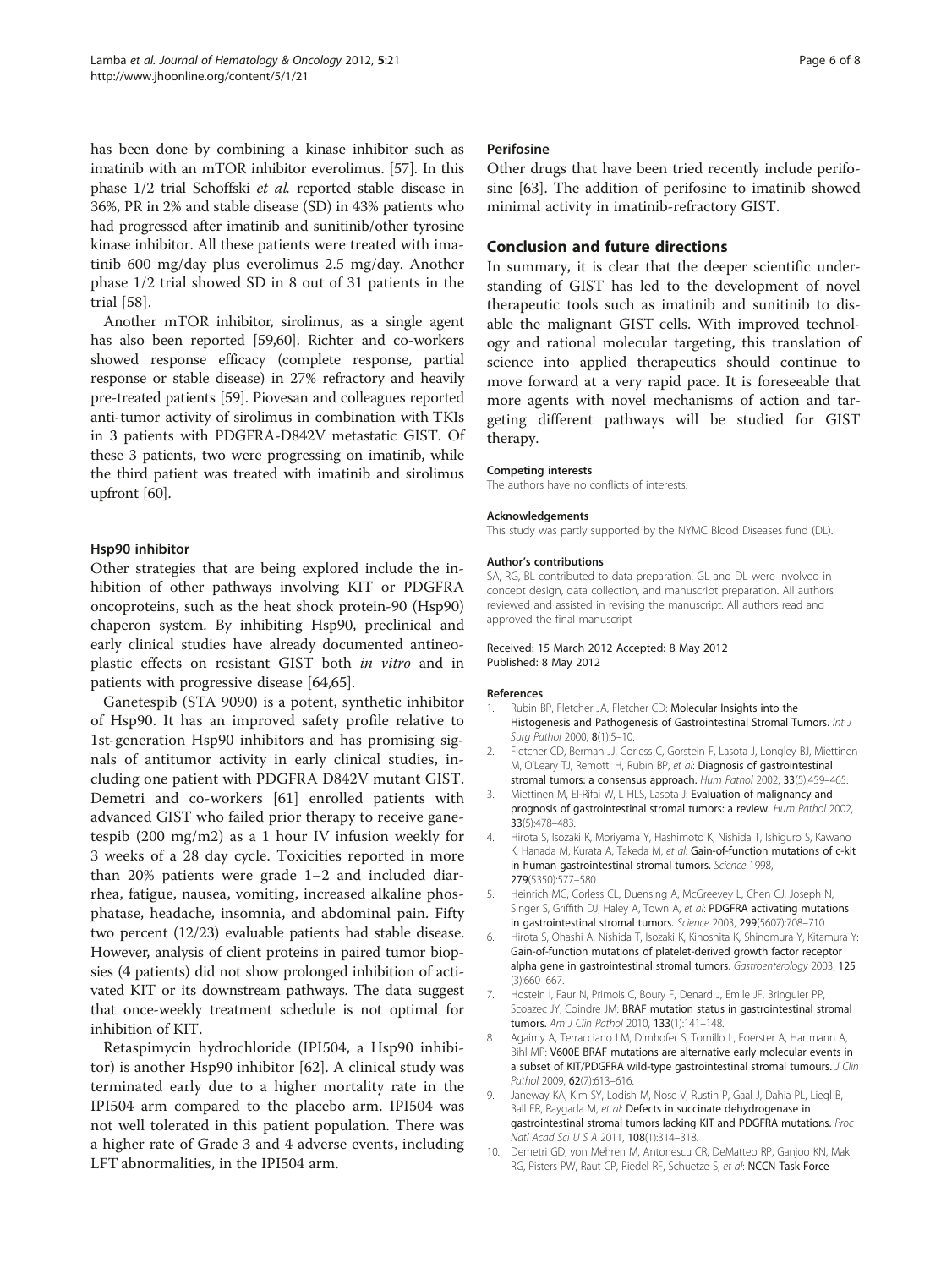<span id="page-6-0"></span>report: update on the management of patients with gastrointestinal stromal tumors. J Natl Compr Canc Netw 2010, 8(Suppl 2):S1-41. quiz S42-44.

- 11. NCCN: National Comprehensive Cancer Network Guidelines. National Comprehensive Cancer Network Guidelines 2012, 2012(2):2012.
- 12. Demetri GD, von Mehren M, Blanke CD, Van den Abbeele AD, Eisenberg B, Roberts PJ, Heinrich MC, Tuveson DA, Singer S, Janicek M, et al: Efficacy and safety of imatinib mesylate in advanced gastrointestinal stromal tumors. N Engl J Med 2002, 347(7):472–480.
- 13. van Oosterom AT, Judson I, Verweij J, Stroobants S, Donato-di-Paola E, Dimitrijevic S, Martens M, Webb A, Sciot R, Van Glabbeke M, et al: Safety and efficacy of imatinib (STI571) in metastatic gastrointestinal stromal tumours: a phase I study. Lancet 2001, 358(9291):1421–1423.
- 14. Blanke CD, Rankin C, Demetri GD, Ryan CW, von Mehren M, Benjamin RS, Raymond AK, Bramwell VH, Baker LH, Maki RG, et al: Phase III randomized, intergroup trial assessing imatinib mesylate at two dose levels in patients with unresectable or metastatic gastrointestinal stromal tumors expressing the kit receptor tyrosine kinase: S0033. J Clin Oncol 2008, 26(4):626–632.
- 15. Verweij J, Casali PG, Zalcberg J, LeCesne A, Reichardt P, Blay JY, Issels R, van Oosterom A, Hogendoorn PC, Van Glabbeke M, et al: Progression-free survival in gastrointestinal stromal tumours with high-dose imatinib: randomised trial. Lancet 2004, 364(9440):1127–1134.
- Van Glabbeke M, Verweij J, Casali PG, Le Cesne A, Hohenberger P, Ray-Coquard I, Schlemmer M, van Oosterom AT, Goldstein D, Sciot R, et al: Initial and late resistance to imatinib in advanced gastrointestinal stromal tumors are predicted by different prognostic factors: a European Organisation for Research and Treatment of Cancer-Italian Sarcoma Group-Australasian Gastrointestinal Trials Group study. J Clin Oncol 2005, 23(24):5795–5804.
- 17. Rutkowski P, Nowecki ZI, Debiec-Rychter M, Grzesiakowska U, Michej W, Wozniak A, Siedlecki JA, Limon J, vel Dobosz AJ, Kakol M, et al: Predictive factors for long-term effects of imatinib therapy in patients with inoperable/metastatic CD117(+) gastrointestinal stromal tumors (GISTs). J Cancer Res Clin Oncol 2007, 133(9):589–597.
- 18. Armbrust T, Sobotta M, Gunawan B, Fuzesi L, Langer C, Cameron S, Ramadori G: Does imatinib turn recurrent and/or metastasized gastrointestinal stromal tumors into a chronic disease? - single center experience. Eur J Gastroenterol Hepatol 2009, 21(7):819–823.
- 19. Heinrich MC, Corless CL, Demetri GD, Blanke CD, von Mehren M, Joensuu H, McGreevey LS, Chen CJ, Van den Abbeele AD, Druker BJ, et al: Kinase mutations and imatinib response in patients with metastatic gastrointestinal stromal tumor. J Clin Oncol 2003, 21(23):4342–4349.
- 20. Debiec-Rychter M, Dumez H, Judson I, Wasag B, Verweij J, Brown M, Dimitrijevic S, Sciot R, Stul M, Vranck H, et al: Use of c-KIT/PDGFRA mutational analysis to predict the clinical response to imatinib in patients with advanced gastrointestinal stromal tumours entered on phase I and II studies of the EORTC Soft Tissue and Bone Sarcoma Group. Eur J Cancer 2004, 40(5):689-695.
- 21. Corless CL, Schroeder A, Griffith D, Town A, McGreevey L, Harrell P, Shiraga S, Bainbridge T, Morich J, Heinrich MC: PDGFRA mutations in gastrointestinal stromal tumors: frequency, spectrum and in vitro sensitivity to imatinib. *J Clin Oncol* 2005, 23(23):5357-5364.
- 22. Heinrich MC, Owzar K, Corless CL, Hollis D, Borden EC, Fletcher CD, Ryan CW, von Mehren M, Blanke CD, Rankin C, et al: Correlation of kinase genotype and clinical outcome in the North American Intergroup Phase III Trial of imatinib mesylate for treatment of advanced gastrointestinal stromal tumor: CALGB 150105 Study by Cancer and Leukemia Group B and Southwest Oncology Group. J Clin Oncol 2008, 26(33):5360–5367.
- 23. Debiec-Rychter M, Sciot R, Le Cesne A, Schlemmer M, Hohenberger P, van Oosterom AT, Blay JY, Leyvraz S, Stul M, Casali PG, et al: KIT mutations and dose selection for imatinib in patients with advanced gastrointestinal stromal tumours. Eur J Cancer 2006, 42(8):1093–1103.
- 24. Gastrointestinal Stromal Tumor Meta-Analysis G: Comparison of two doses of imatinib for the treatment of unresectable or metastatic gastrointestinal stromal tumors: a meta-analysis of 1,640 patients. J Clin Oncol 2010, 28(7):1247–1253.
- 25. Casali PG, Jost L, Reichardt P, Schlemmer M, Blay JY, Group EGW: Gastrointestinal stromal tumours: ESMO clinical recommendations for diagnosis, treatment and follow-up. Annals of oncology: official journal of the European Society for Medical Oncology/ESMO 2009, 20 (Suppl 4):64–67.
- 26. Blay JY, Le Cesne A, Ray-Coquard I, Bui B, Duffaud F, Delbaldo C, Adenis A, Viens P, Rios M, Bompas E, et al: Prospective multicentric randomized phase III study of imatinib in patients with advanced gastrointestinal stromal tumors comparing interruption versus continuation of treatment beyond 1 year: the French Sarcoma Group. J Clin Oncol 2007, 25(9):1107–1113.
- 27. Le Cesne A, Ray-Coquard I, Bui BN, Adenis A, Rios M, Bertucci F, Duffaud F, Chevreau C, Cupissol D, Cioffi A, et al: Discontinuation of imatinib in patients with advanced gastrointestinal stromal tumours after 3 years of treatment: an open-label multicentre randomised phase 3 trial. Lancet Oncol 2010, 11(10):942–949.
- 28. Le Cesne A, Ray-Coquard IL, Bui-Nguyen B, Adenis A, Rios M, Bertucci F, Duffaud F, Cupissol D, Chevreau C, Bompas E, et al: Time to secondary resistance (TSR) after interruption of imatinib (IM) in advanced GIST: updated results of the prospective French Sarcoma Group randomized phase III trial on long-term survival. ASCO Meeting Abstracts 2011, 29(15 suppl):10015.
- 29. Domont J, Blay J, Ray-Coquard IL, Bui-Nguyen B, Adenis A, Rios M, Bertucci F, Duffaud F, Cupissol D, Chevreau C, et al: Influence of imatinib interruption and imatinib rechallenge on the residual tumor volume in patients with advanced GIST: results of the BFR14 prospective French Sarcoma Group randomized phase III trial. ASCO Meeting Abstracts 2011, 29(15\_suppl):10054.
- 30. Heinrich MC, Corless CL, Blanke CD, Demetri GD, Joensuu H, Roberts PJ, Eisenberg BL, von Mehren M, Fletcher CD, Sandau K, et al: Molecular correlates of imatinib resistance in gastrointestinal stromal tumors. J Clin Oncol 2006, 24(29):4764–4774.
- 31. Desai J, Shankar S, Heinrich MC, Fletcher JA, Fletcher CD, Manola J, Morgan JA, Corless CL, George S, Tuncali K, et al: Clonal evolution of resistance to imatinib in patients with metastatic gastrointestinal stromal tumors. Clin Cancer Res 2007, 13(18 Pt 1):5398–5405.
- 32. Eechoute K, Sparreboom A, Burger H, Franke RM, Schiavon G, Verweij J, Loos WJ, Wiemer EA, Mathijssen RH: Drug transporters and imatinib treatment: implications for clinical practice. Clin Cancer Res 2011, 17(3):406–415.
- 33. Raut CP, Posner M, Desai J, Morgan JA, George S, Zahrieh D, Fletcher CD, Demetri GD, Bertagnolli MM: Surgical management of advanced gastrointestinal stromal tumors after treatment with targeted systemic therapy using kinase inhibitors. J Clin Oncol 2006, 24(15):2325-2331.
- 34. Shankar S, vanSonnenberg E, Desai J, Dipiro PJ, Van Den Abbeele A, Demetri GD: Gastrointestinal stromal tumor: new nodule-within-a-mass pattern of recurrence after partial response to imatinib mesylate. Radiology 2005, 235(3):892–898.
- 35. Zalcberg JR, Verweij J, Casali PG, Le Cesne A, Reichardt P, Blay JY, Schlemmer M, Van Glabbeke M, Brown M, Judson IR, et al: Outcome of patients with advanced gastro-intestinal stromal tumours crossing over to a daily imatinib dose of 800 mg after progression on 400 mg. Eur J Cancer 2005, 41(12):1751–1757.
- 36. Debiec-Rychter M, Cools J, Dumez H, Sciot R, Stul M, Mentens N, Vranckx H, Wasag B, Prenen H, Roesel J, et al: Mechanisms of resistance to imatinib mesylate in gastrointestinal stromal tumors and activity of the PKC412 inhibitor against imatinib-resistant mutants. Gastroenterology 2005, 128(2):270-279
- 37. Demetri GD, Heinrich MC, Fletcher JA, Fletcher CD, Van den Abbeele AD, Corless CL, Antonescu CR, George S, Morgan JA, Chen MH, et al: Molecular target modulation, imaging, and clinical evaluation of gastrointestinal stromal tumor patients treated with sunitinib malate after imatinib failure. Clin Cancer Res 2009, 15(18):5902–5909.
- 38. Demetri GD, van Oosterom AT, Garrett CR, Blackstein ME, Shah MH, Verweij J, McArthur G, Judson IR, Heinrich MC, Morgan JA, et al: Efficacy and safety of sunitinib in patients with advanced gastrointestinal stromal tumour after failure of imatinib: a randomised controlled trial. Lancet 2006, 368 (9544):1329–1338.
- 39. Kindler HL, Campbell NP, Wroblewski K, Maki RG, D'Adamo DR, Chow WA, Gandara DR, Antonescu C, Stadler WM, Vokes EE: Sorafenib (SOR) in patients (pts) with imatinib (IM) and sunitinib (SU)-resistant (RES) gastrointestinal stromal tumors (GIST): Final results of a University of Chicago Phase II Consortium trial. ASCO Meeting Abstracts 2011, 29 (15\_suppl):10009.
- 40. Reichardt P, Blay JY, Gelderblom H, Schlemmer M, Demetri GD, Bui-Nguyen B, McArthur GA, Yazji S, Hsu Y, Galetic I, et al: Phase III study of nilotinib versus best supportive care with or without a TKI in patients with